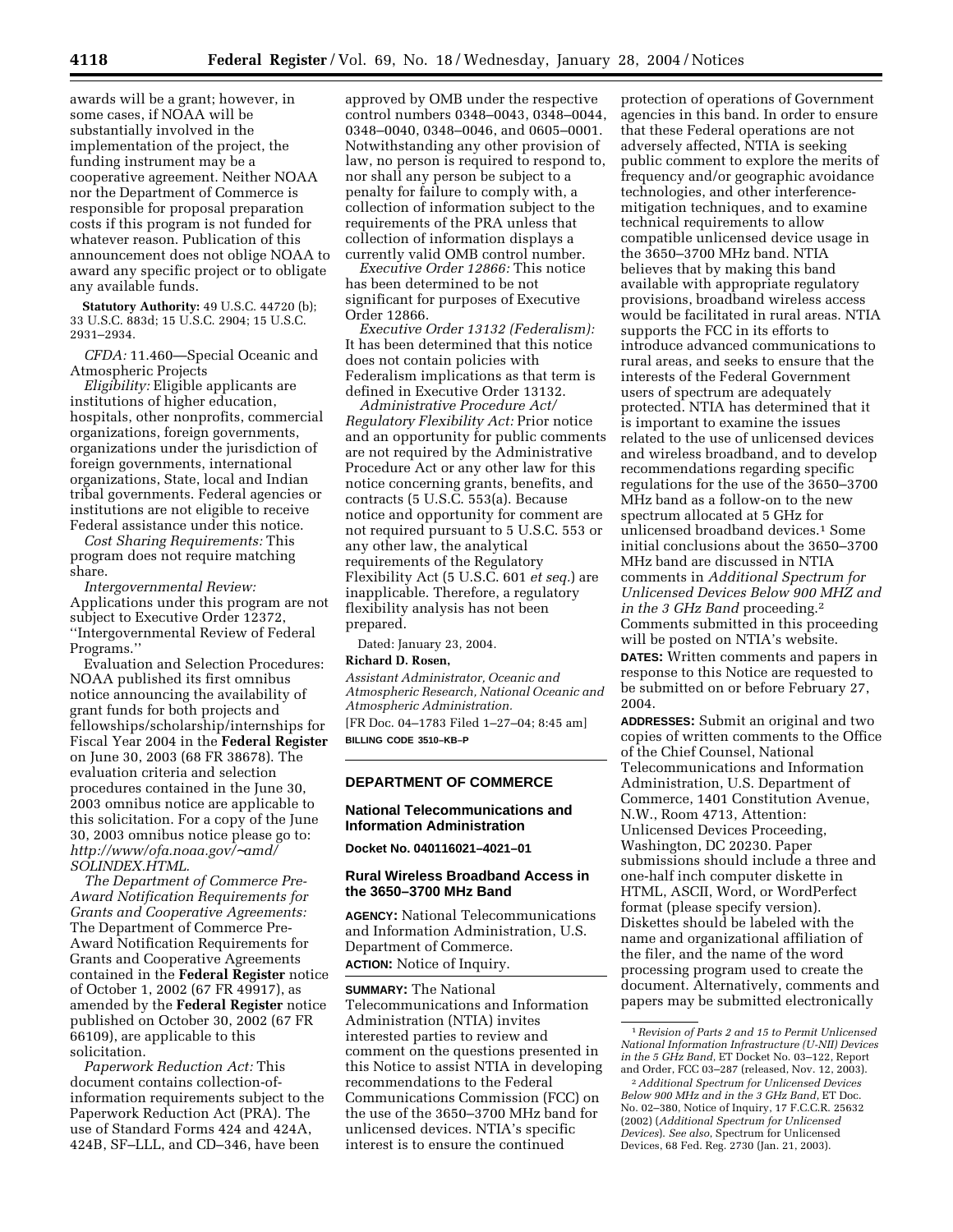to spectrumplans@ntia.doc.gov. Comments submitted via electronic mail also should be submitted in one or more of the formats specified above.

**FOR FURTHER INFORMATION CONTACT:** For questions about this Notice, contact: Charles Glass, National Telecommunications and Information Administration, U.S. Department of Commerce, 1401 Constitution Avenue, N.W., Room 4606, Washington, DC 20230, (202) 482–1896, or cglass@ntia.doc.gov.

#### **SUPPLEMENTARY INFORMATION:**

## **I. Background**

President Bush, in his Technology Agenda and at the Administration's economic summit in Waco, Texas, called for an aggressive expansion of broadband, recognizing the promise of high-speed future communications.3 In addition to enhancing business efficiencies and broadening commercial opportunities, broadband holds the promise of expanding educational opportunities, improving health care, increasing government responsiveness to its citizens, and generally enhancing our global competitiveness. Thousands of new jobs could result from greater broadband deployment, both directly through network construction, and indirectly through industries related to advanced networks and services. Broadband represents an important potential source of growth and investment for the United States.

The Administration supports technology-neutral solutions where feasible and supports the removal of unnecessary government impediments to competition and broadband deployment. In support of the Administration's policy, NTIA recently has taken steps to promote the expansion of broadband, for example, by spearheading an effort to bring the Defense Department and the U.S. technology industry together to permit devices using Wi-Fi technologies to coexist with sensitive military radar systems in the 5 GHz frequency band. Within the scope of this proceeding, NTIA intends to facilitate advanced, low-cost wireless broadband deployment in rural areas.

The Federal Communications Commission issued a Proposed Rule and Notice of Inquiry in December 2002 on use of spectrum below 900 MHz and in the 3650–3700 MHz band as new

unlicensed spectrum bands.4 On May 7, 2003, NTIA filed comments in response to the FCC's Notice of Inquiry in the *Additional Spectrum for Unlicensed Devices* proceeding commending the FCC for seeking to expand the options for unlicensed use of the 3650–3700 MHz band and, particularly, for linking such expanded use to the adoption of new technologies for active-interference avoidance.5 There appear to be very significant benefits to the economy, businesses, consumers, and government agencies that can be gained by allowing unlicensed devices to operate in certain other bands at higher power levels than currently permitted by the FCC's Part 15 rules for use of the 2.4 and 5.8 GHz bands that are widely used for rural broadband applications. In particular, given the limited bandwidth currently available (50 MHz), the use of higher power usage in the 3650–3700 MHz band could provide great benefit in the rural markets but would most likely have limited success in urban markets due to the lack of supportable competition due to interference given the typical channel width of 20 MHz.

Because of the Federal Government uses of the 3650–3700 MHz band, however, NTIA must address the potential impact that the unlicensed devices could have on critical Federal systems. NTIA identified the 3650–3700 MHz frequency band pursuant to the Omnibus Budget Reconciliation Act of 1993 (OBRA-93) for reallocation from Federal Government use to a mixed-use basis effective January 1999.6 Under the reallocation, the Federal Government has indefinitely retained systems and operations at three sites where full use of the 3500–3700 MHz by the Department of the Navy is required at these sites on a primary basis. The locations of these sites are: St. Inigoes, MD (38° 10′ 00″N 76° 23′ 00″W); Pascagoula, MS (30° 22′ 00″N 88° 29′ 00″W); and Pensacola, FL (30° 21′ 28″N 87° 16′ 26″W). Original agreement on the mixed use of this band required coordination within an 80 km radius of operation around the Federal

380comments\_05072003.wpd.htm. 6*See* National Telecommunications and Information Administration, NTIA Special Publication 95–32, *Spectrum Reallocation Final Report* (Feb. 1995)(NTIA Final Report); *see also Omnibus Budget Reconciliation Act of 1993*, Pub.L.No. 103–66, Title VI,§ 6001, 107 Stat. 312, 379 (1993), *codified at*47 U.S.C. § 921 *et seq.* (amended the NTIA Organization Act to add a new part B).

Government sites in order to provide adequate protection from harmful interference.

In order to ensure that these Federal operations are not adversely affected, NTIA is seeking public comment to explore the merits of frequency and/or geographic avoidance technologies, and other interference-mitigation techniques, and to examine technical requirements to allow compatible unlicensed device usage in the 3650– 3700 MHz band.

#### **II. Invitation to Comment**

In conjunction with providing information for consideration by NTIA, interested parties are requested to address the following questions and file comments that will assist NTIA in making a recommendation on the proper use of the 3650–3700 MHz band. In addressing the questions posed in this Notice, commenters should attempt to address both the costs and benefits of a given solution. In doing so, commenters should be mindful not only of the private costs and benefits of an action but also seek to identify any public effects. In gauging such costs and benefits, comments should be as specific as possible. Commenters may include any other issue that is relevant to the areas outlined below. Comments will be posted on NTIA's website at http://www.ntia.doc.gov.

# *A. Spectrum Regulatory and Policy Approaches*

1. What types of services are appropriate to be offered using the unlicensed devices operating in the band? What limitations or restrictions, if any, should be placed on the use of the band?

2. Given the geographic limitations required to protect the Federal Government sites, can the 3650–3700 MHz band be used effectively for ubiquitous unlicensed operations?

3. Given the apparent interest in higher power and perhaps more robust systems to provide effective broadband access, what type of licensing requirements are appropriate? Would it be practical to introduce some form of notification for certain types of unlicensed systems in order to reduce the potential for causing interference?

4. Would there be a benefit in terms of limiting the potential for interference in this band by using both licensed and unlicensed approaches, perhaps each with different technical characteristics (e.g., licensing higher power devices with low power devices operating as unlicensed devices)?

5. Is there a benefit in tying the use of the 3650–3700 MHz band to

<sup>3</sup>*See* ''Promoting Innovation and Competitiveness: President Bush's Technology Agenda,'' *available at* http://www.whitehouse.gov/ infocus/technology/tech1.html.

<sup>4</sup>*See Additional Spectrum for Unlicensed Devices*, supra note 2.

<sup>5</sup>Comments of the National Telecommunications and Information Administration, ET Doc. No. 02– 380, at 2–3 (May 7, 2003)(NTIA Comments), *available at* http://www.ntia.doc.gov/ntiahome/ fccfilings/2003/et02-